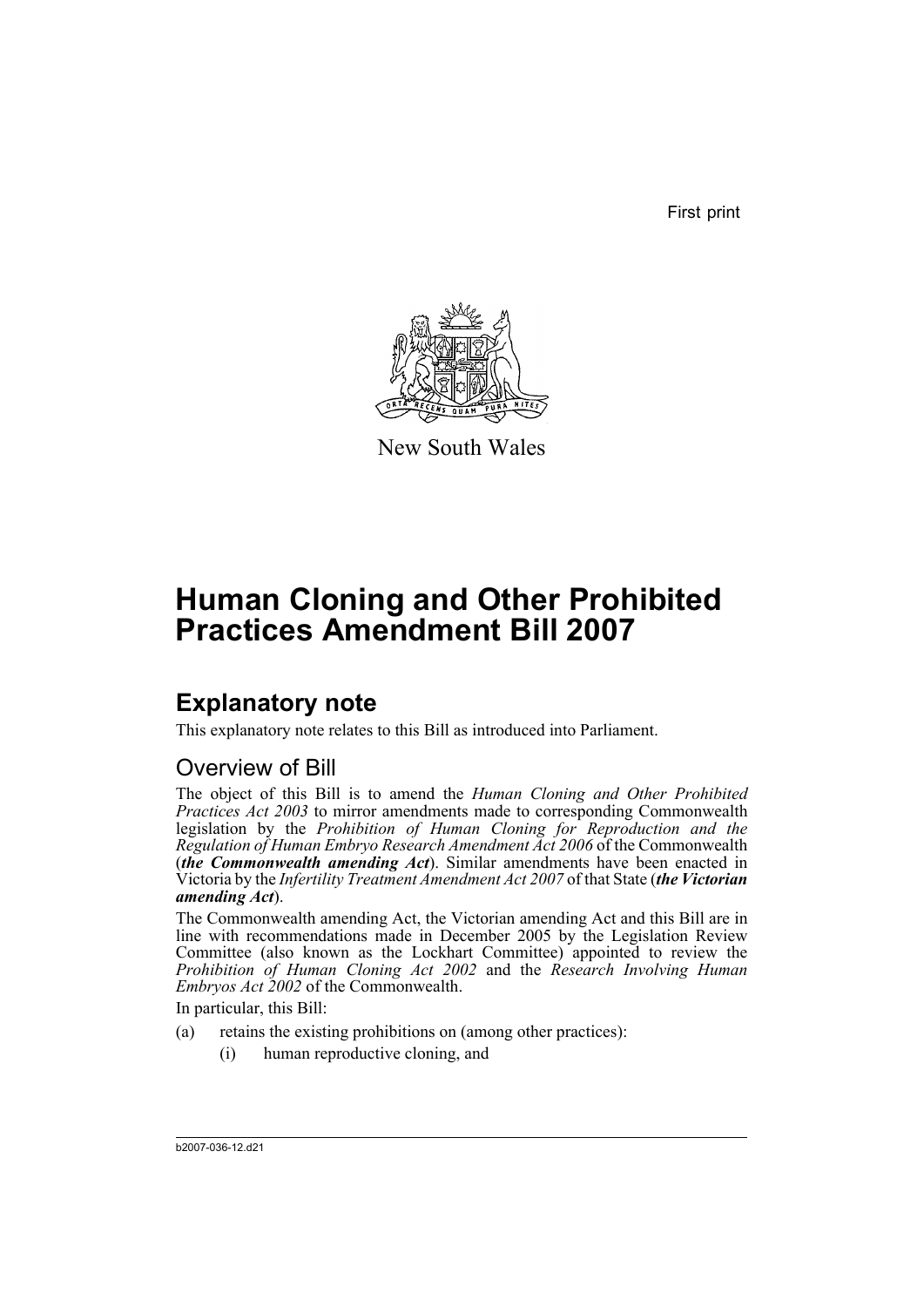Explanatory note

- (ii) developing a human embryo outside the body of a woman for more than 14 days, and
- (iii) collecting a viable human embryo from the body of a woman, and
- (iv) creating or developing a human embryo by fertilisation of a human egg by a human sperm outside the body of a woman for any purpose other than the assisted reproductive technology treatment of a particular woman, and
- (v) placing in the body of a woman any embryo other than a human embryo created by the fertilisation of a human egg by a human sperm, and
- (vi) commercial trading in human eggs, human sperm or human embryos, and
- (b) enables somatic cell nuclear transfer (also known as therapeutic cloning) and other practices involving the creation of human embryos other than by the fertilisation of human eggs by human sperm, but only under licence for research purposes and not for reproductive purposes.

This Bill also makes a number of amendments to the *Research Involving Human Embryos (New South Wales) Act 2003*. That Act applies the *Research Involving Human Embryos Act 2002* of the Commonwealth as a law of this State. Accordingly, amendments made to that Act by the Commonwealth amending Act are applied in this State.

## Outline of provisions

**Clause 1** sets out the name (also called the short title) of the proposed Act.

**Clause 2** provides that the proposed Act is taken to commence on 12 June 2007 so as to coincide with the date on which the Commonwealth amending Act will commence.

**Clause 3** is a formal provision that gives effect to the amendments to the *Human Cloning and Other Prohibited Practices Act 2003* set out in Schedule 1.

**Clause 4** is a formal provision that gives effect to the amendments to the *Research Involving Human Embryos (New South Wales) Act 2003* set out in Schedule 2.

**Clause 5** provides for the repeal of the proposed Act after all the amendments made by the proposed Act have commenced. Once the amendments have commenced the proposed Act will be spent and section 30 of the *Interpretation Act 1987* provides that the repeal of an amending Act does not affect the amendments made by that Act.

### **Schedule 1 Amendment of Human Cloning and Other Prohibited Practices Act 2003**

**Schedule 1 [1]** amends the long title of the *Human Cloning and Other Prohibited Practices Act 2003* (*the Principal Act*) to read "An Act to adopt in this State a uniform Australian approach to the prohibition of human cloning for reproduction and certain other practices associated with reproductive technology; and for other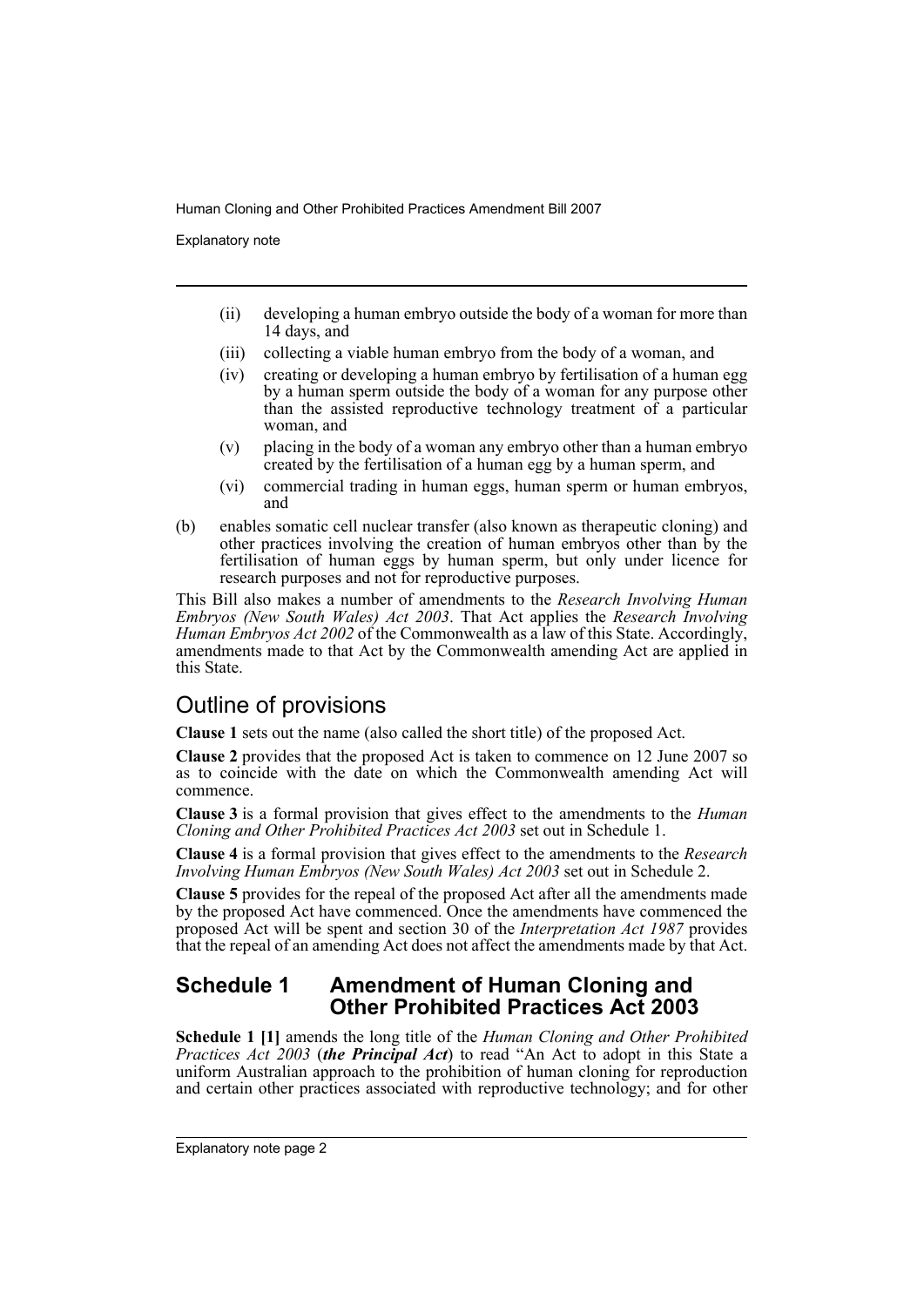Explanatory note

purposes." The amendment to the long title reflects the fact that, if the proposed Act is made, the Principal Act will no longer prohibit the creation, for research purposes, of embryos using techniques such as therapeutic cloning.

**Schedule 1 [2]** amends the name of the Principal Act to read "*Human Cloning for Reproduction and Other Prohibited Practices Act 2003*".

**Schedule 1 [3]** amends section 3 of the Principal Act in line with the amendments made by Schedule 1 [1] and [2].

**Schedule 1 [4]** is consequential on the amendment made to the name of the *Prohibition of Human Cloning Act 2002* of the Commonwealth by the Commonwealth amending Act.

**Schedule 1 [5]** replaces the definition of *human embryo* with a new definition developed by the National Health and Medical Research Council (*the NHMRC*).

**Schedule 1 [6]** inserts a definition of *licence* for the purposes of the Principal Act.

**Schedule 1 [7]** clarifies a number of terms used in the proposed Act.

**Schedule 1 [8]** replaces Part 2 of the Principal Act with a new Part containing 2 Divisions. Division 1 describes those practices that are completely prohibited. Under Division 2, certain practices that are currently completely prohibited under the Principal Act are prohibited unless they are authorised by a licence issued by the Embryo Research Licensing Committee of the NHMRC (*the Embryo Research Licensing Committee*) established under the *Research Involving Human Embryos Act 2002* of the Commonwealth.

Proposed Division 1 of Part 2 of the Principal Act comprises proposed sections 5–16. Most of these provisions involve the recreation of existing offences, but with an increase in the maximum penalties for those offences from 10 to 15 years imprisonment. In particular, the following practices continue to be prohibited:

- (a) placing a human embryo clone in a human body or the body of an animal (proposed section 5, which recreates the existing section 6 of the Principal Act),
- (b) developing a human embryo outside the body of a woman for more than 14 days (proposed section 9, which recreates the existing section 11 of the Principal Act),
- (c) making heritable alterations to a human genome (proposed section 10, which recreates the existing section 13 of the Principal Act),
- (d) collecting a viable human embryo from the body of a woman (proposed section 11, which recreates the existing section 14 of the Principal Act),
- (e) creating a chimeric embryo (proposed section 12, which recreates the existing section 15 (1) of the Principal Act),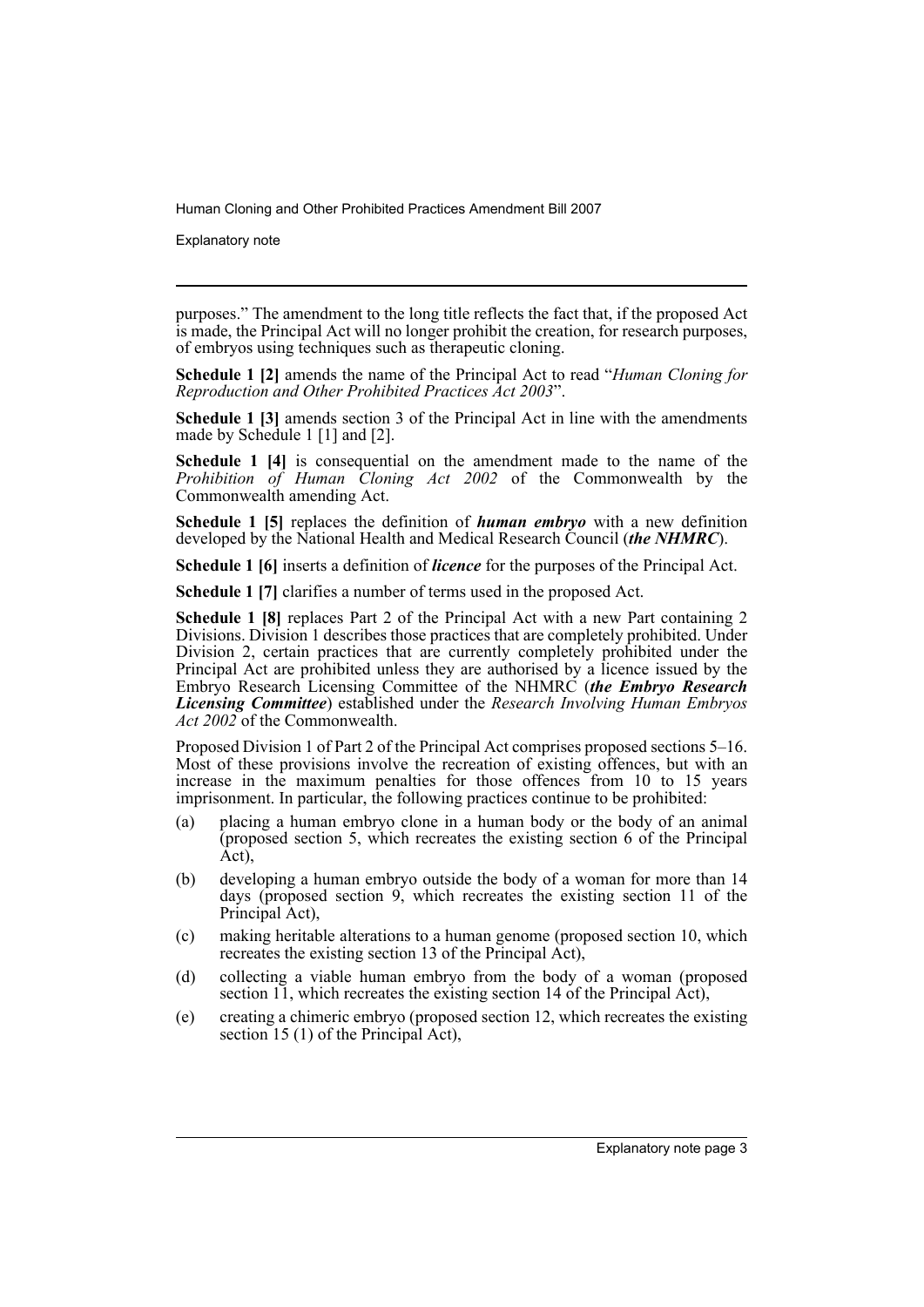Explanatory note

- (f) placing a human embryo in an animal, a human embryo in the body of a human (other than in a woman's reproductive tract) or an animal embryo in the body of a human (proposed section 14, which recreates the existing section 16 of the Principal Act),
- (g) commercial trading in human eggs, human sperm or human embryos (proposed section 16, which recreates the existing section 18 of the Principal Act),
- (h) placing in the body of a woman a prohibited embryo (proposed section 15, which recreates the existing section 17 of the Principal Act). A *prohibited embryo* continues to be defined as follows:
	- (i) a human embryo created by a process other than the fertilisation of a human egg by human sperm, or
	- (ii) a human embryo created outside the body of a woman, unless the intention of the person who created the embryo was to attempt to achieve pregnancy in a particular woman, or
	- (iii) a human embryo that contains genetic material provided by more than 2 persons, or
	- (iv) a human embryo that has been developing outside the body of a woman for a period of more than 14 days, excluding any period when development is suspended (for example, while the embryo is frozen), or
	- (v) a human embryo created using precursor cells taken from a human embryo or a human foetus, or
	- (vi) a human embryo that contains a human cell whose genome has been altered in such a way that the alteration is heritable by human descendants of the human whose cell was altered, or
	- (vii) a human embryo that was removed from the body of a woman by a person intending to collect a viable human embryo, or
	- (viii) a chimeric embryo or a hybrid embryo.

Proposed section 6 recreates the existing section 7 of the Principal Act to provide that it is not a defence to the offence of placing a human embryo clone in a human body or the body of an animal (proposed section 5) that the human embryo clone did not survive or could not have survived.

Under proposed section 7 the creation of a human embryo by fertilisation of a human egg by human sperm outside the body of a woman may only be for the assisted reproductive technology treatment of a particular woman and not for the purposes of research. The creation of a human embryo other than by fertilisation of a human egg by human sperm (including therapeutic cloning) may occur for research (but not reproductive) purposes under a licence issued by the Embryo Research Licensing Committee. (See explanation of proposed sections 17, 18 and 18A below.)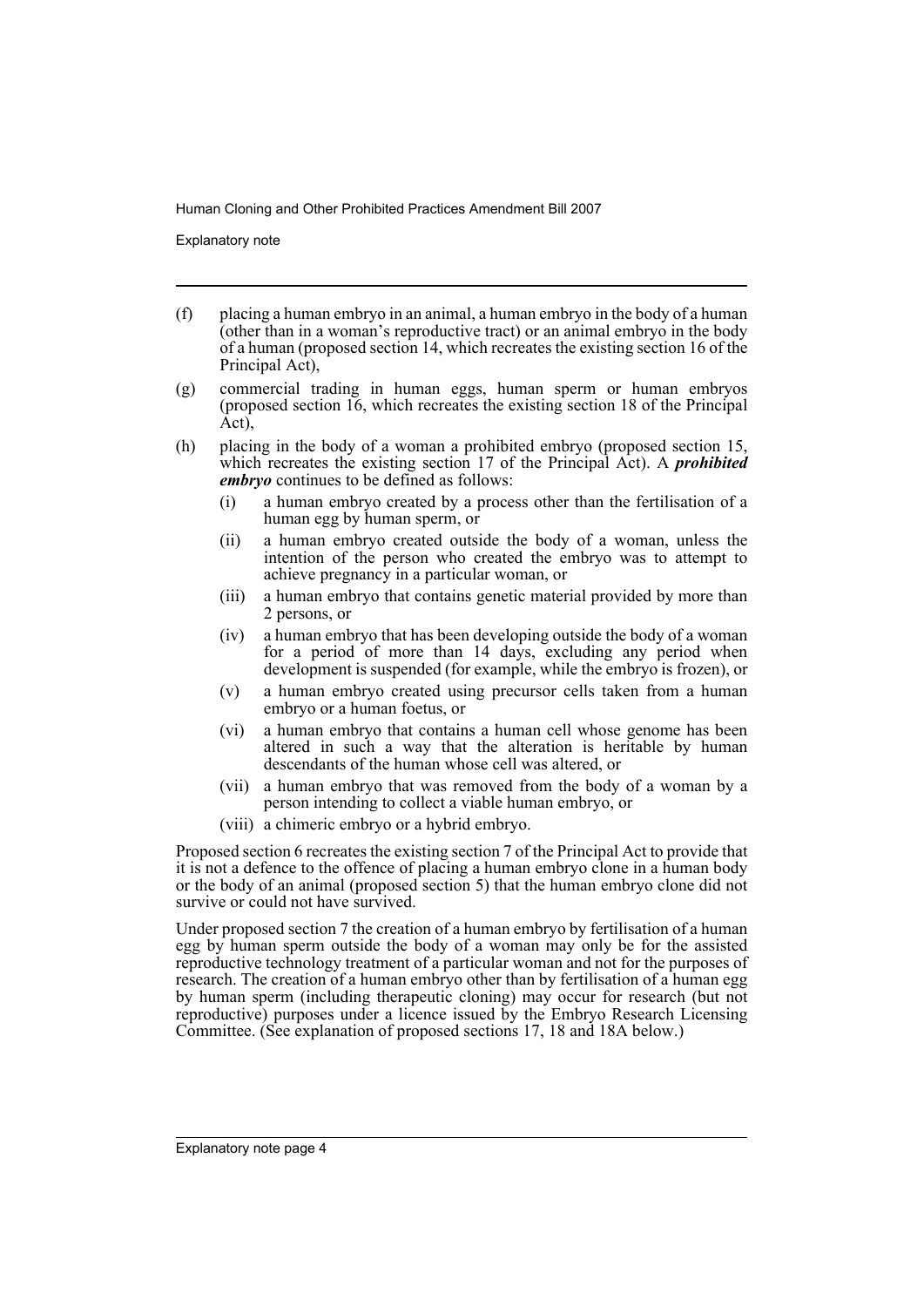Explanatory note

Proposed section 8 provides for a further offence of creating or developing a human embryo by fertilisation of a human egg by human sperm outside the body of a woman where the human embryo contains genetic material provided by more than 2 persons. The proposed section should be read in conjunction with proposed section 18. (See further explanation below.)

Proposed section 13 provides that a person commits an offence if the person intentionally develops a hybrid embryo for a period of more than 14 days, excluding any period when development is suspended (for example, while the embryo is frozen). The proposed section should be read in conjunction with proposed section 18B. (See further explanation below.)

Proposed Division 2 of Part 2 of the Principal Act comprises proposed sections 17, 18, 18A and 18B. Proposed section 17 prohibits the creation or development of a human embryo by a process other than the fertilisation of a human egg by human sperm without the authorisation of a licence issued by the Embryo Research Licensing Committee.

Proposed section 18 further prohibits the creation of a human embryo by a process other than the fertilisation of a human egg by human sperm where the embryo contains genetic material provided by more than 2 persons without the authorisation of a licence issued by the Embryo Research Licensing Committee.

Proposed section 18A prohibits the use of precursor cells taken from a human embryo or a human foetus to create (or develop) an embryo without the authorisation of a licence issued by the Embryo Research Licensing Committee.

Proposed section 18B prohibits the creation or development of a hybrid embryo without the authorisation of a licence issued by the Embryo Research Licensing Committee. As a result of amendments to the *Research Involving Human Embryos Act 2002* of the Commonwealth by the Commonwealth amending Act, such a licence may authorise the use of a hybrid embryo up to, but not including the first cell division (which occurs in less than 48 hours after fertilisation) and only for the purposes of testing sperm quality.

**Schedule 1 [9]** inserts proposed section 19A into the Principal Act to require the Minister to review that Act, as amended by the proposed Act, as soon as possible after the period of 3 years from the date of assent to the proposed Act. A report on the outcome of the review is to be tabled in each House of Parliament within 12 months after the end of the period of 3 years. The Minister may undertake the review under proposed section 19A at the same time as the review required by section 25A of the *Prohibition of Human Cloning for Reproduction Act 2002* of the Commonwealth, in which case the report on the outcome of the review under proposed section 19A is to be tabled in each House of Parliament as soon as practicable after the Minister has completed the review.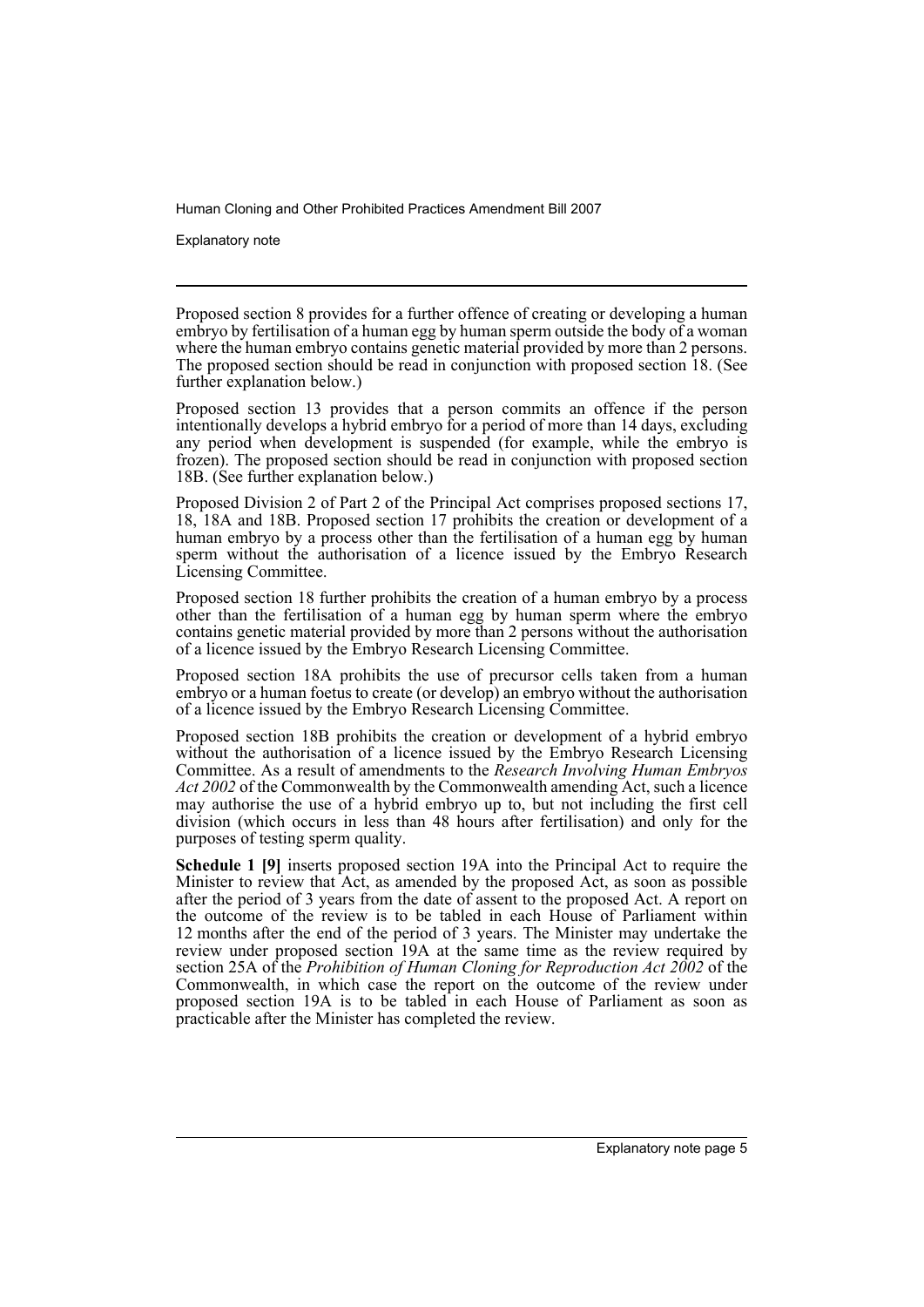Explanatory note

#### **Schedule 2 Amendment of Research Involving Human Embryos (New South Wales) Act 2003**

As noted in the Overview, the *Research Involving Human Embryos (New South Wales) Act 2003* (*the NSW Embryo Research Act*) applies the *Research Involving Human Embryos Act 2002* of the Commonwealth as a law of this State. Accordingly, the amendments made to that Act by the Commonwealth amending Act are applied in this State without any direct amendments to the NSW Embryo Research Act being required other than the minor and machinery amendments set out in Schedule 2 to the proposed Act.

**Schedule 2 [1]** provides for the amendment of section 3 (1) of the NSW Embryo Research Act to reflect the fact that, if the proposed Act is made, the NSW Embryo Research Act will extend to the regulation of activities involving the use of human embryos created by means additional to assisted reproductive technology, such as therapeutic cloning.

**Schedule 2 [2]** is consequential on the amendment made to the name of the *Prohibition of Human Cloning Act 2002* of the Commonwealth by the Commonwealth amending Act.

**Schedule 2 [3]** is consequential on the amendment made by Schedule 1 [2] to the name of the *Human Cloning and Other Prohibited Practices Act 2003*.

**Schedule 2 [4]** inserts proposed section 23 into the NSW Embryo Research Act to require the Minister to review the *Research Involving Human Embryos Act 2002* of the Commonwealth, as applied in this State by the NSW Embryo Research Act and amended by the Commonwealth amending Act, as soon as possible after the period of 3 years from the date of assent to the proposed Act. A report on the outcome of the review is to be tabled in each House of Parliament within 12 months after the end of the period of 3 years. The Minister may undertake the review under proposed section 23 at the same time as the review required by section 47A of the *Research Involving Human Embryos Act 2002* of the Commonwealth, in which case the report on the outcome of the review under proposed section 23 is to be tabled in each House of Parliament as soon as practicable after the Minister has completed the review.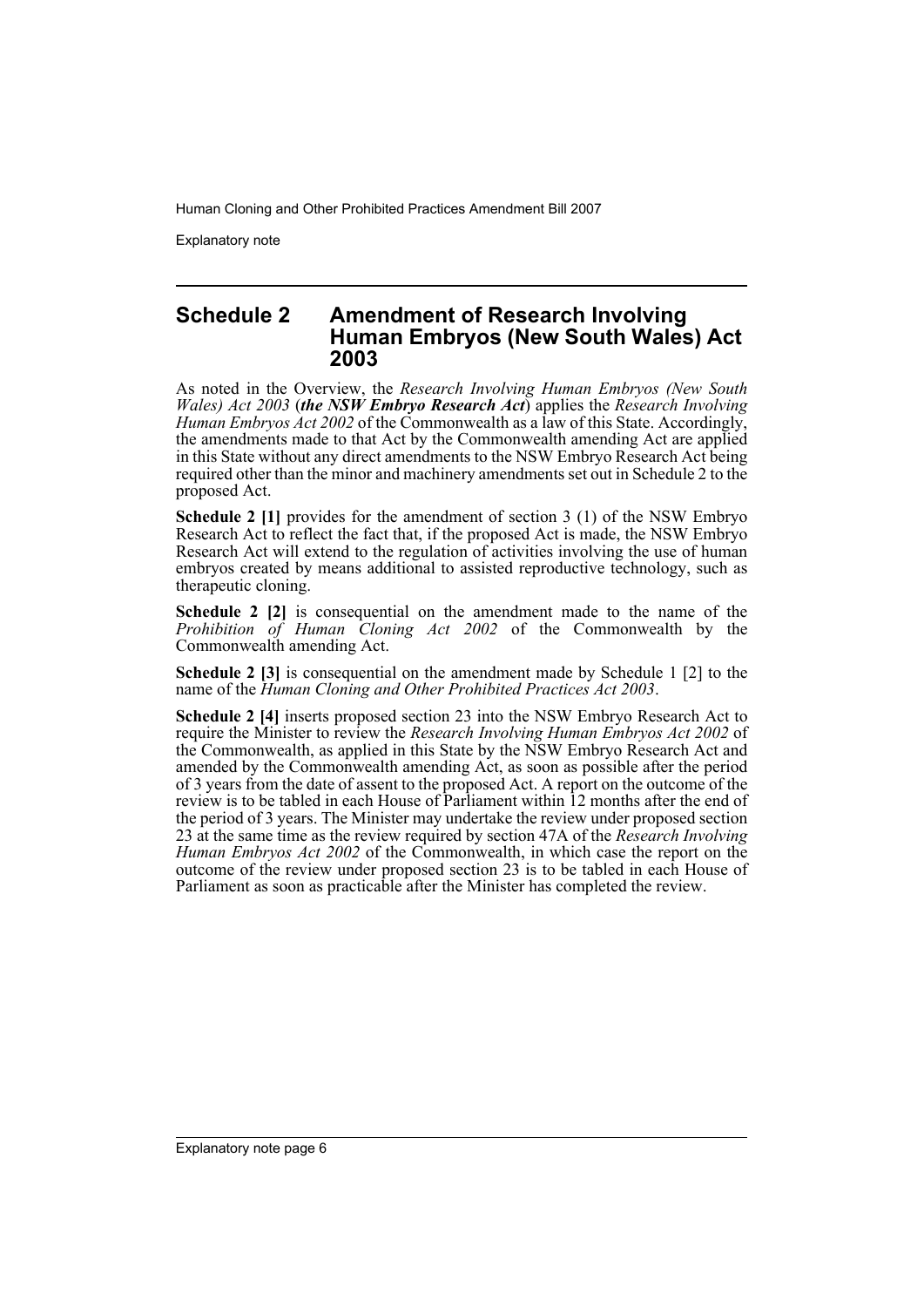First print



New South Wales

# **Human Cloning and Other Prohibited Practices Amendment Bill 2007**

## **Contents**

|            |                                                                                    | Page |
|------------|------------------------------------------------------------------------------------|------|
|            | Name of Act                                                                        |      |
| 2          | Commencement                                                                       | 2    |
| 3          | Amendments to Human Cloning and Other Prohibited<br>Practices Act 2003 No 20       | 2    |
| 4          | Amendments to Research Involving Human Embryos<br>(New South Wales) Act 2003 No 21 | 2    |
| 5          | Repeal of Act                                                                      | 2    |
| Schedule 1 | Amendment of Human Cloning and Other Prohibited<br>Practices Act 2003              | 3    |
| Schedule 2 | Amendment of Research Involving Human Embryos<br>(New South Wales) Act 2003        | 10   |
|            |                                                                                    |      |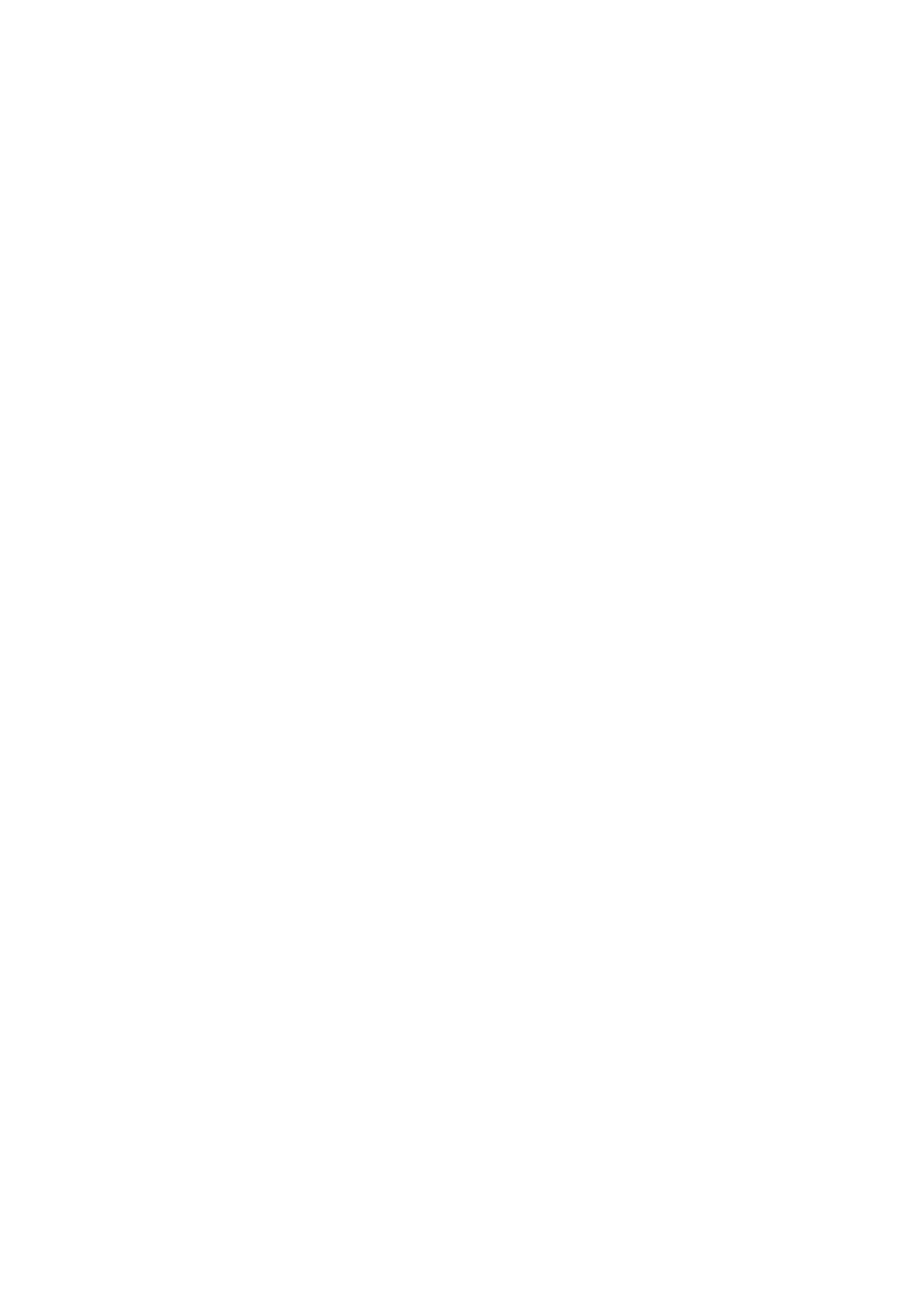

New South Wales

# **Human Cloning and Other Prohibited Practices Amendment Bill 2007**

No , 2007

### **A Bill for**

An Act to amend the *Human Cloning and Other Prohibited Practices Act 2003* to mirror changes made by the Commonwealth to nationally consistent legislation; and for other purposes.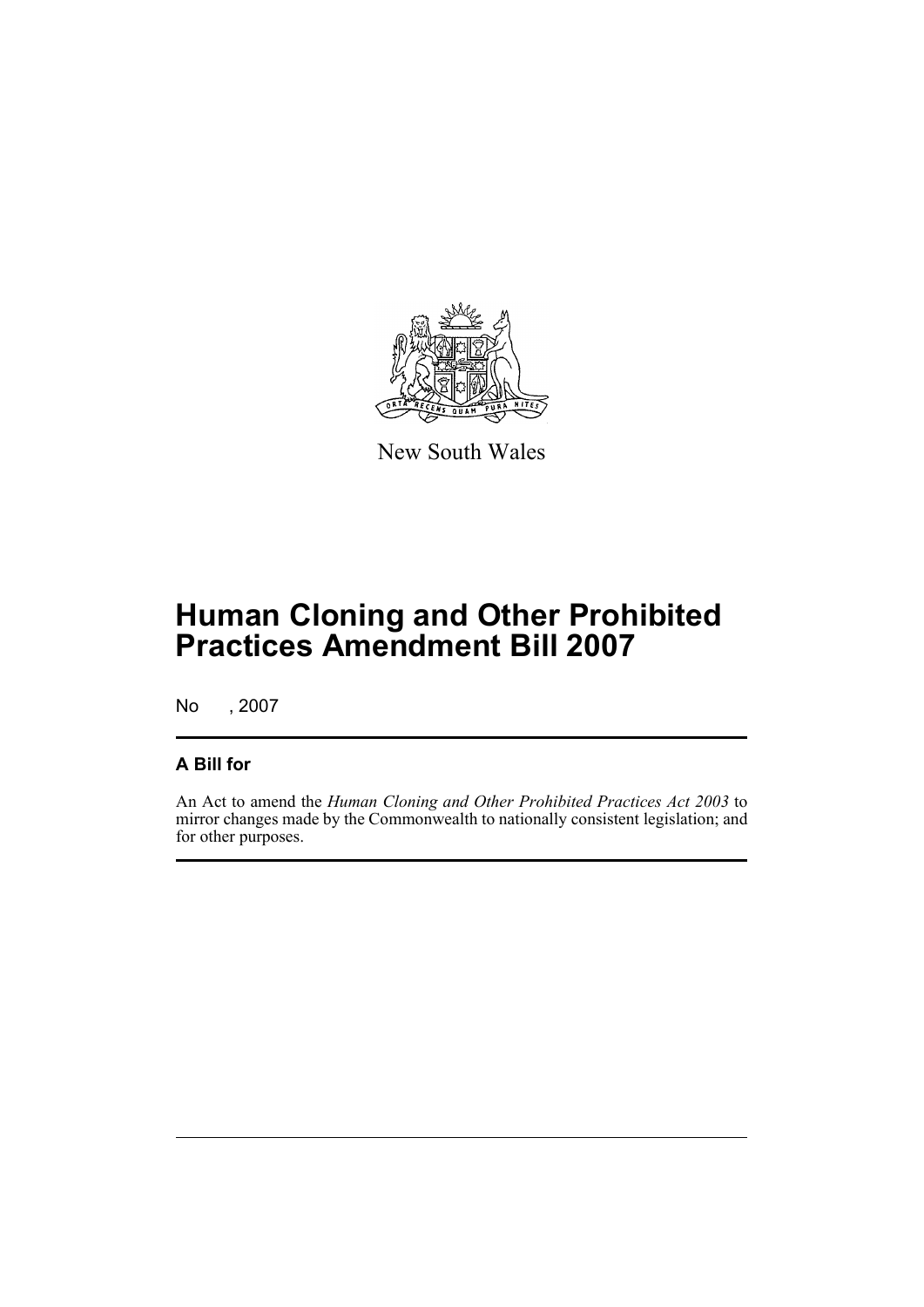<span id="page-9-4"></span><span id="page-9-3"></span><span id="page-9-2"></span><span id="page-9-1"></span><span id="page-9-0"></span>

|              |                                                                                            | The Legislature of New South Wales enacts:                                                                                                                | 1        |  |  |
|--------------|--------------------------------------------------------------------------------------------|-----------------------------------------------------------------------------------------------------------------------------------------------------------|----------|--|--|
| 1            | Name of Act                                                                                |                                                                                                                                                           |          |  |  |
|              |                                                                                            | This Act is the Human Cloning and Other Prohibited Practices<br>Amendment Act 2007.                                                                       | 3<br>4   |  |  |
| $\mathbf{2}$ |                                                                                            | <b>Commencement</b>                                                                                                                                       | 5        |  |  |
|              |                                                                                            | This Act is taken to commence on 12 June 2007.                                                                                                            | 6        |  |  |
| 3            | <b>Amendments to Human Cloning and Other Prohibited Practices Act 2003</b><br><b>No 20</b> |                                                                                                                                                           |          |  |  |
|              |                                                                                            | The Human Cloning and Other Prohibited Practices Act 2003 is<br>amended as set out in Schedule 1.                                                         | 9<br>10  |  |  |
| 4            |                                                                                            | <b>Amendments to Research Involving Human Embryos (New South Wales)</b><br>Act 2003 No 21                                                                 | 11<br>12 |  |  |
|              |                                                                                            | The Research Involving Human Embryos (New South Wales) Act 2003<br>is amended as set out in Schedule 2.                                                   | 13<br>14 |  |  |
| 5            | <b>Repeal of Act</b>                                                                       |                                                                                                                                                           |          |  |  |
|              | (1)                                                                                        | This Act is repealed on the day following the day on which this Act<br>commences.                                                                         | 16<br>17 |  |  |
|              | (2)                                                                                        | The repeal of this Act does not, because of the operation of section 30<br>of the <i>Interpretation Act 1987</i> , affect any amendment made by this Act. | 18<br>19 |  |  |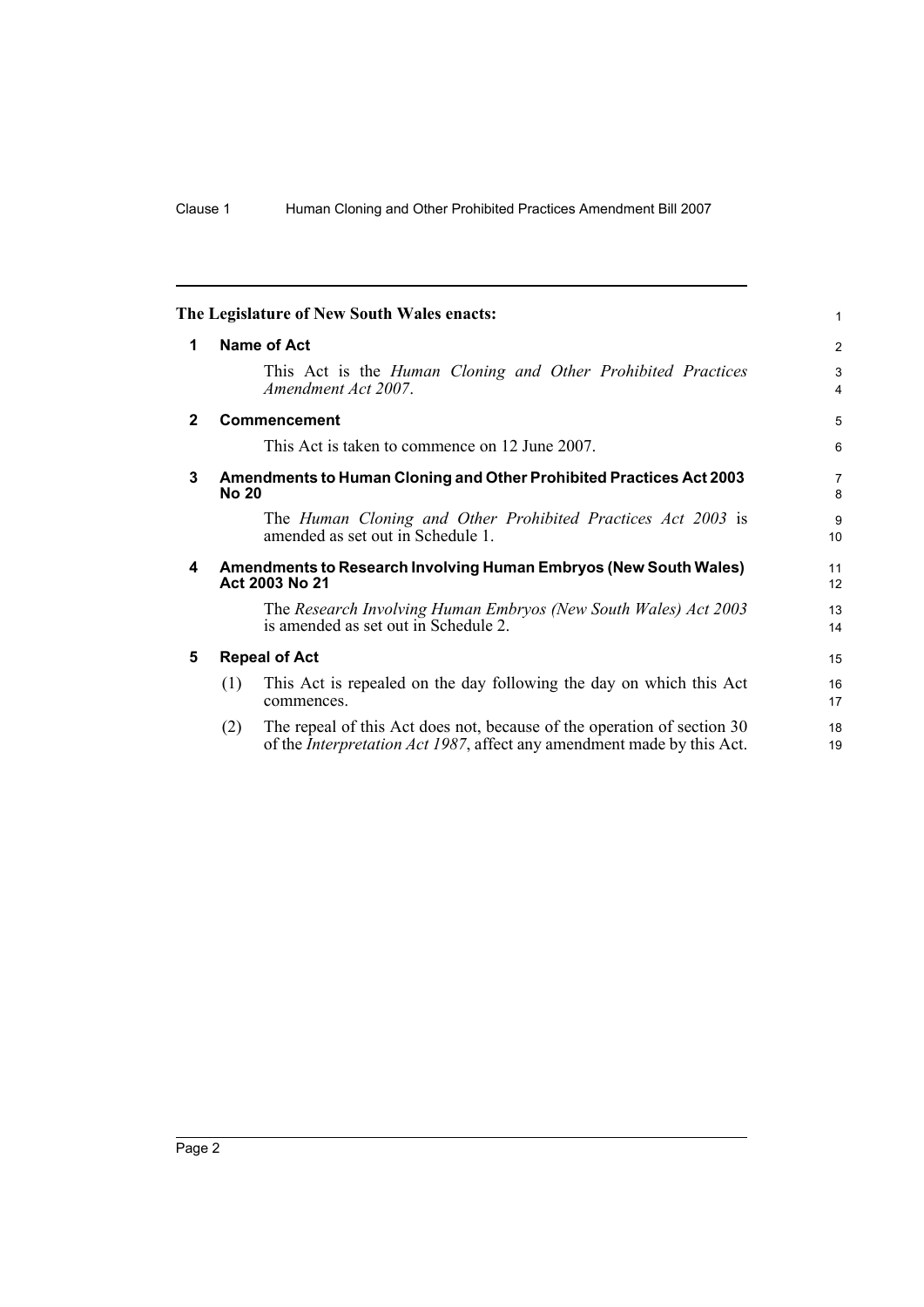Amendment of Human Cloning and Other Prohibited Practices Act 2003 Schedule 1

1  $\mathfrak{p}$ 

3

## <span id="page-10-0"></span>**Schedule 1 Amendment of Human Cloning and Other Prohibited Practices Act 2003**

(Section 3) **[1] Long title** Insert "for reproduction" after "cloning". **[2] Section 1 Name of Act** Insert "*for Reproduction*" after "*Cloning*". **[3] Section 3 Object of Act** Insert "for reproduction" after "cloning" in section 3 (1). **[4] Sections 3 (2) and 19 (4)** Insert "*for Reproduction*" after "*Cloning*" wherever occurring. **[5] Section 4 Definitions** Omit the definition of *human embryo* from section 4 (1). Insert instead: *human embryo* means a discrete entity that has arisen from either: (a) the first mitotic division when fertilisation of a human oocyte by a human sperm is complete, or (b) any other process that initiates organised development of a biological entity with a human nuclear genome or altered human nuclear genome that has the potential to develop up to, or beyond, the stage at which the primitive streak appears, and has not yet reached 8 weeks of development since the first mitotic division. **[6] Section 4 (1)** Insert in alphabetical order: *licence* means a licence issued under section 21 of the *Research Involving Human Embryos Act 2002* of the Commonwealth, including a licence issued under section 21 of that Act as applied in this State by the *Research Involving Human Embryos (New South Wales) Act 2003*. 4 5 6 7 8 9 10 11 12 13 14 15 16 17 18 19 20 21 22 23 24 25 26 27 28 29 30 31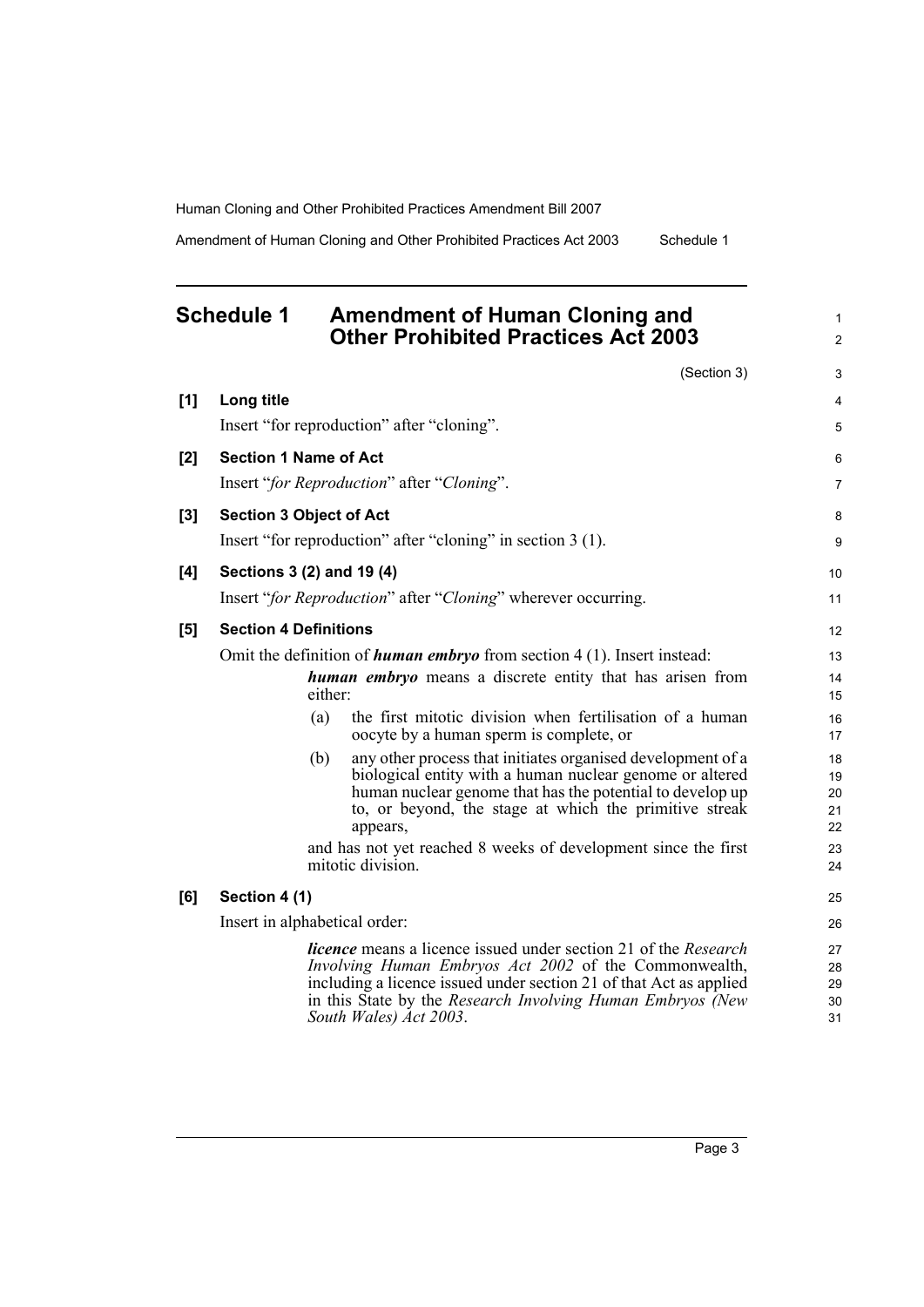| [7] | Section 4 (5)-(7)                                             |     |                                                                                                                                                                                                                                                                                                                                                         |                            |  |  |
|-----|---------------------------------------------------------------|-----|---------------------------------------------------------------------------------------------------------------------------------------------------------------------------------------------------------------------------------------------------------------------------------------------------------------------------------------------------------|----------------------------|--|--|
|     | Insert after section $4(4)$ :                                 |     |                                                                                                                                                                                                                                                                                                                                                         |                            |  |  |
|     | (5)                                                           |     | A reference in this Act to an embryo (including a human embryo)<br>is a reference to a living embryo.                                                                                                                                                                                                                                                   | 3<br>$\overline{4}$        |  |  |
|     |                                                               | (6) | A reference in this Act to a human egg is a reference to a human<br>oocyte.                                                                                                                                                                                                                                                                             | 5<br>6                     |  |  |
|     |                                                               | (7) | A reference in this Act to a human embryo does not include a<br>reference to:                                                                                                                                                                                                                                                                           | 7<br>8                     |  |  |
|     |                                                               |     | a hybrid embryo, or<br>(a)                                                                                                                                                                                                                                                                                                                              | 9                          |  |  |
|     |                                                               |     | a human embryonic stem cell line.<br>(b)                                                                                                                                                                                                                                                                                                                | 10                         |  |  |
| [8] | Part 2                                                        |     |                                                                                                                                                                                                                                                                                                                                                         | 11                         |  |  |
|     | Omit the Part. Insert instead:                                |     |                                                                                                                                                                                                                                                                                                                                                         |                            |  |  |
|     | Part 2                                                        |     | <b>Prohibited practices</b>                                                                                                                                                                                                                                                                                                                             | 13                         |  |  |
|     | <b>Division 1</b><br>Practices that are completely prohibited |     |                                                                                                                                                                                                                                                                                                                                                         |                            |  |  |
|     | 5                                                             |     | Offence-placing a human embryo clone in the human body or the<br>body of an animal                                                                                                                                                                                                                                                                      |                            |  |  |
|     |                                                               |     | A person commits an offence if the person intentionally places a<br>human embryo clone in the body of a human or the body of an<br>animal.                                                                                                                                                                                                              | 17<br>18<br>19             |  |  |
|     |                                                               |     | Maximum penalty: Imprisonment for 15 years.                                                                                                                                                                                                                                                                                                             | 20                         |  |  |
|     | 6                                                             |     | No defence that human embryo clone could not survive                                                                                                                                                                                                                                                                                                    | 21                         |  |  |
|     |                                                               |     | It is not a defence to an offence under section 5 that the human<br>embryo clone did not survive or could not have survived.                                                                                                                                                                                                                            | 22<br>23                   |  |  |
|     | $\overline{7}$                                                |     | Offence-creating a human embryo for a purpose other than<br>achieving pregnancy in a woman                                                                                                                                                                                                                                                              | 24<br>25                   |  |  |
|     |                                                               | (1) | A person commits an offence if the person intentionally creates a<br>human embryo by a process of the fertilisation of a human egg by<br>a human sperm outside the body of a woman, unless the person's<br>intention in creating the embryo is to attempt to achieve<br>pregnancy in a particular woman.<br>Maximum penalty: Imprisonment for 15 years. | 26<br>27<br>28<br>29<br>30 |  |  |
|     |                                                               |     |                                                                                                                                                                                                                                                                                                                                                         | 31                         |  |  |
|     |                                                               | (2) | A defendant does not bear an evidential burden in relation to any<br>matter in subsection $(1)$ .                                                                                                                                                                                                                                                       | 32<br>33                   |  |  |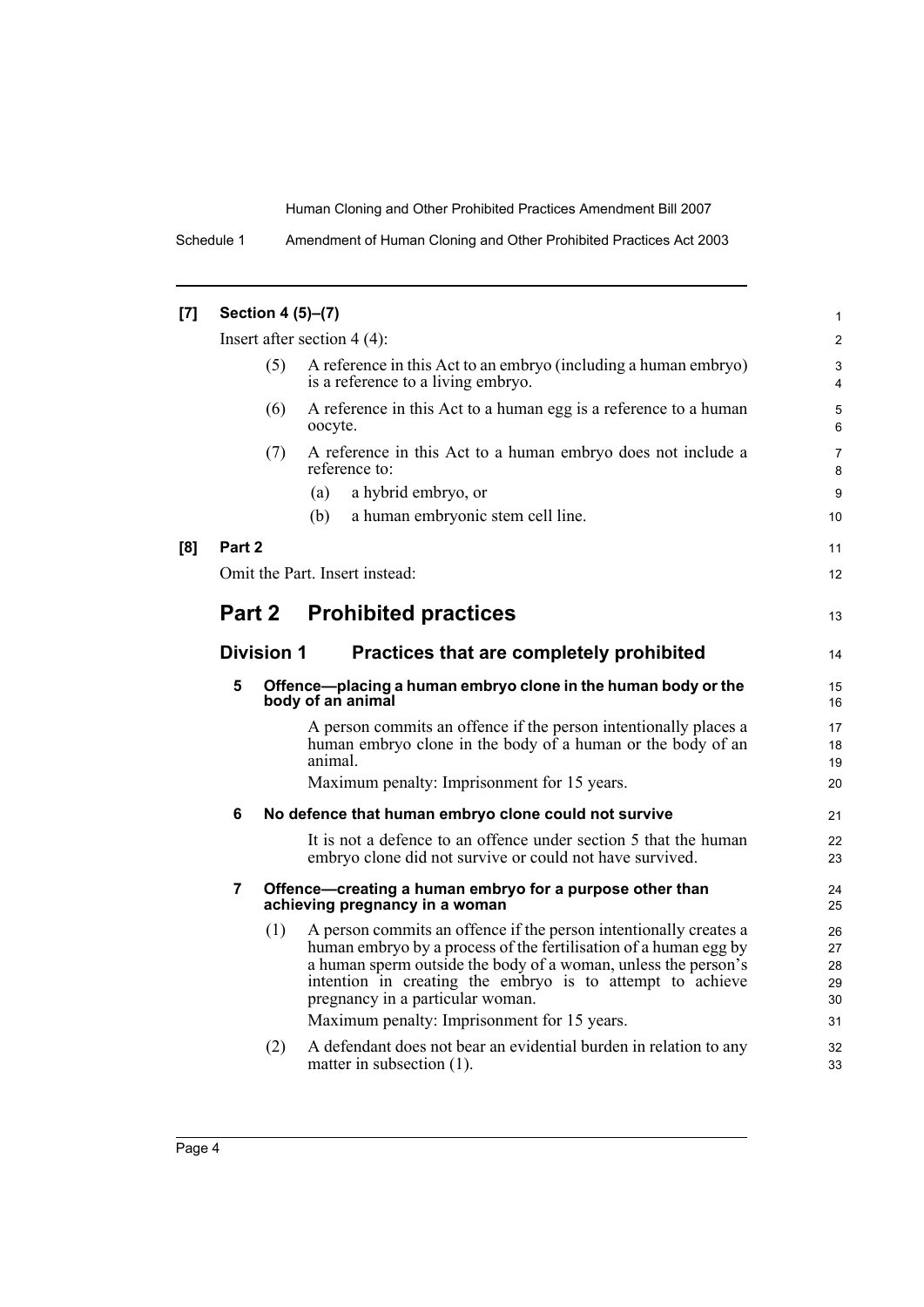Amendment of Human Cloning and Other Prohibited Practices Act 2003 Schedule 1

| 8  |       | Offence-creating or developing a human embryo by fertilisation<br>that contains genetic material provided by more than 2 persons                                                                                                                           |
|----|-------|------------------------------------------------------------------------------------------------------------------------------------------------------------------------------------------------------------------------------------------------------------|
|    |       | A person commits an offence if:                                                                                                                                                                                                                            |
|    | (a)   | the person intentionally creates or develops a human<br>embryo by a process of the fertilisation of a human egg by<br>a human sperm outside the body of a woman, and                                                                                       |
|    | (b)   | the human embryo contains genetic material provided by<br>more than 2 persons.                                                                                                                                                                             |
|    |       | Maximum penalty: Imprisonment for 15 years.                                                                                                                                                                                                                |
| 9  |       | Offence-developing a human embryo outside the body of a<br>woman for more than 14 days                                                                                                                                                                     |
|    |       | A person commits an offence if the person intentionally develops<br>a human embryo outside the body of a woman for a period of<br>more than 14 days, excluding any period when development is<br>suspended.<br>Maximum penalty: Imprisonment for 15 years. |
| 10 |       | Offence-heritable alterations to genome                                                                                                                                                                                                                    |
|    | (1)   | A person commits an offence if:                                                                                                                                                                                                                            |
|    | (a)   | the person alters the genome of a human cell in such a way<br>that the alteration is heritable by descendants of the human<br>whose cell was altered, and                                                                                                  |
|    | (b)   | in altering the genome, the person intended the alteration<br>to be heritable by descendants of the human whose cell<br>was altered.                                                                                                                       |
|    |       | Maximum penalty: Imprisonment for 15 years.                                                                                                                                                                                                                |
|    | (2)   | In this section:                                                                                                                                                                                                                                           |
|    |       | <b>human cell</b> includes a human embryonal cell, a human foetal<br>cell, human sperm or a human egg.                                                                                                                                                     |
| 11 | woman | Offence—collecting a viable human embryo from the body of a                                                                                                                                                                                                |
|    |       | A person commits an offence if the person removes a human<br>embryo from the body of a woman, intending to collect a viable<br>human embryo.                                                                                                               |
|    |       | Maximum penalty: Imprisonment for 15 years.                                                                                                                                                                                                                |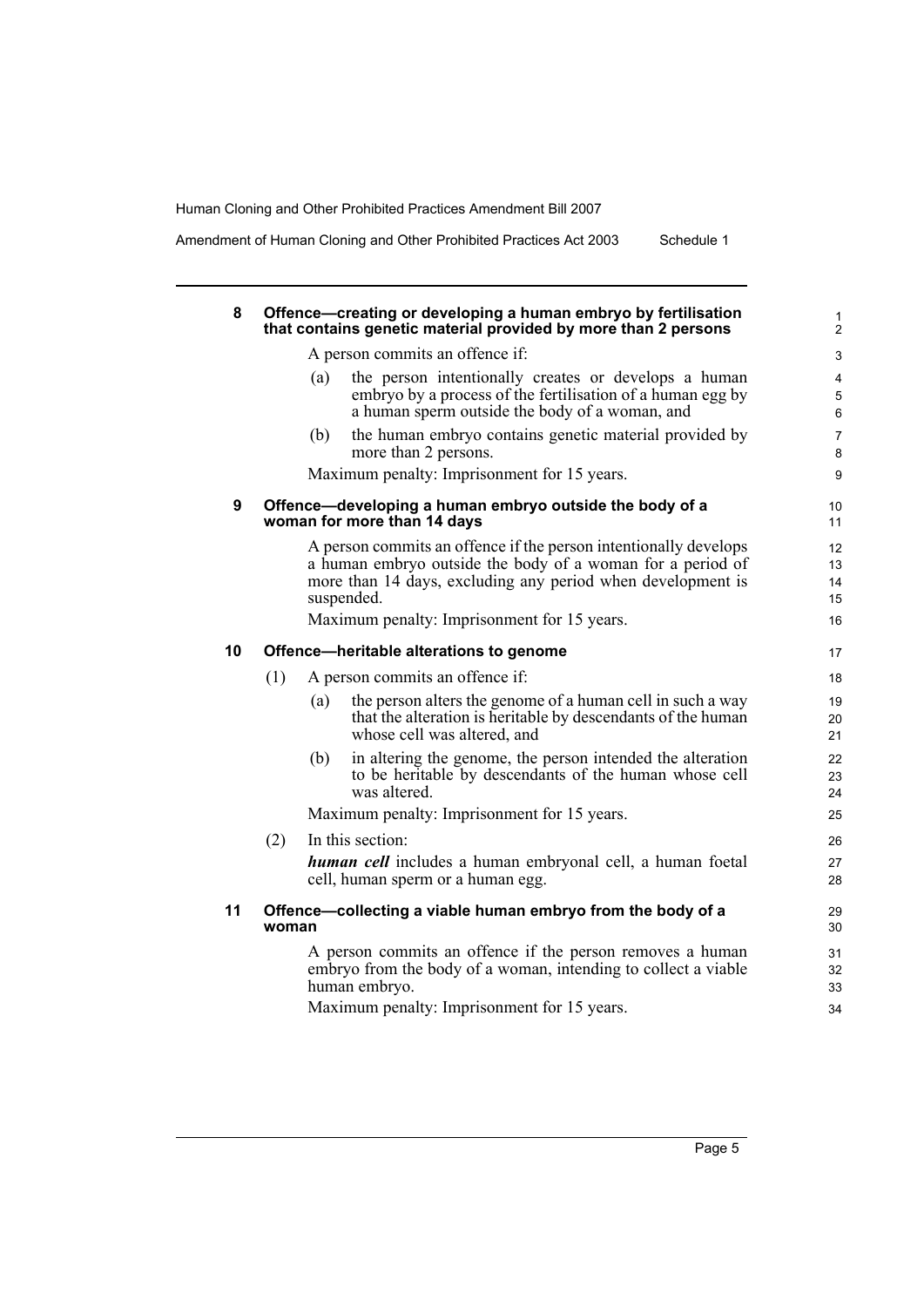Schedule 1 Amendment of Human Cloning and Other Prohibited Practices Act 2003

| 12 |     | Offence-creating a chimeric embryo                                                                                                                                                          | $\mathbf{1}$             |
|----|-----|---------------------------------------------------------------------------------------------------------------------------------------------------------------------------------------------|--------------------------|
|    |     | A person commits an offence if the person intentionally creates a<br>chimeric embryo.                                                                                                       | 2<br>3                   |
|    |     | Maximum penalty: Imprisonment for 15 years.                                                                                                                                                 | 4                        |
| 13 |     | Offence-developing a hybrid embryo                                                                                                                                                          | 5                        |
|    |     | A person commits an offence if the person intentionally develops<br>a hybrid embryo for a period of more than 14 days, excluding any<br>period when development is suspended.               | 6<br>$\overline{7}$<br>8 |
|    |     | Maximum penalty: Imprisonment for 15 years.                                                                                                                                                 | 9                        |
| 14 |     | Offence-placing of an embryo                                                                                                                                                                | 10                       |
|    | (1) | A person commits an offence if the person intentionally places a<br>human embryo in an animal.                                                                                              | 11<br>12                 |
|    | (2) | A person commits an offence if the person intentionally places a<br>human embryo in the body of a human, other than in a woman's<br>reproductive tract.                                     | 13<br>14<br>15           |
|    | (3) | A person commits an offence if the person intentionally places an<br>animal embryo in the body of a human for any period of<br>gestation.                                                   | 16<br>17<br>18           |
|    |     | Maximum penalty: Imprisonment for 15 years.                                                                                                                                                 | 19                       |
| 15 |     | Offence-placing a prohibited embryo                                                                                                                                                         | 20                       |
|    | (1) | A person commits an offence if the person intentionally places an<br>embryo in the body of a woman knowing that, or reckless as to<br>whether, the embryo is a prohibited embryo.           |                          |
|    |     | Maximum penalty: Imprisonment for 15 years.                                                                                                                                                 | 24                       |
|    | (2) | In this section, <i>prohibited embryo</i> means:                                                                                                                                            | 25                       |
|    |     | a human embryo created by a process other than the<br>(a)<br>fertilisation of a human egg by human sperm, or                                                                                | 26<br>27                 |
|    |     | a human embryo created outside the body of a woman,<br>(b)<br>unless the intention of the person who created the embryo<br>was to attempt to achieve pregnancy in a particular<br>woman, or | 28<br>29<br>30<br>31     |
|    |     | a human embryo that contains genetic material provided<br>(c)<br>by more than 2 persons, or                                                                                                 | 32<br>33                 |
|    |     | a human embryo that has been developing outside the body<br>(d)<br>of a woman for a period of more than 14 days, excluding<br>any period when development is suspended, or                  | 34<br>35<br>36           |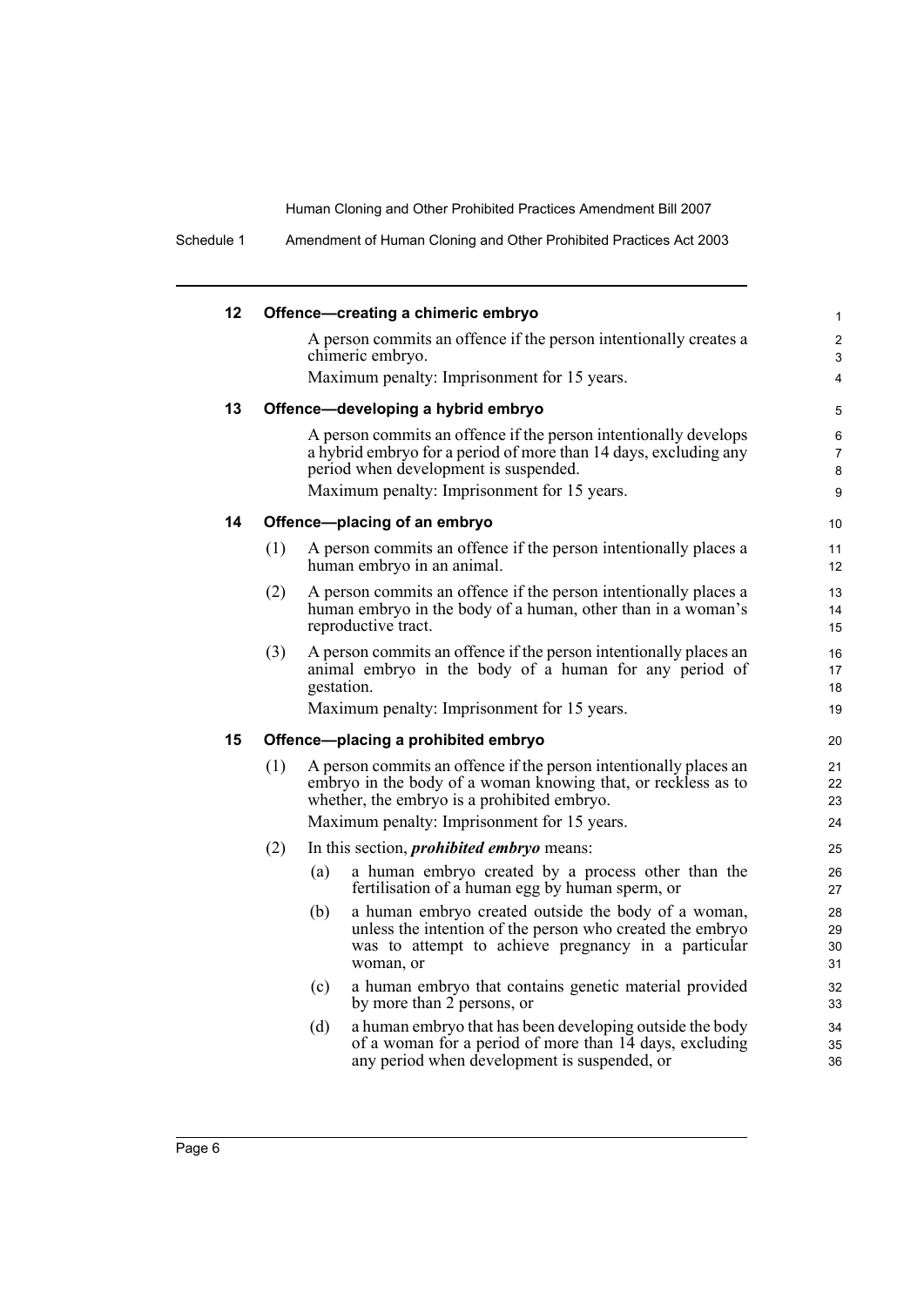Amendment of Human Cloning and Other Prohibited Practices Act 2003 Schedule 1

|    |     | (e)           |                  | a human embryo created using precursor cells taken from<br>a human embryo or a human foetus, or                                                                                                                                                                         | 1<br>$\overline{\mathbf{c}}$ |
|----|-----|---------------|------------------|-------------------------------------------------------------------------------------------------------------------------------------------------------------------------------------------------------------------------------------------------------------------------|------------------------------|
|    |     | (f)           |                  | a human embryo that contains a human cell (within the<br>meaning of section 10) whose genome has been altered in<br>such a way that the alteration is heritable by human<br>descendants of the human whose cell was altered, or                                         | 3<br>4<br>5<br>6             |
|    |     | (g)           |                  | a human embryo that was removed from the body of a<br>woman by a person intending to collect a viable human<br>embryo, or                                                                                                                                               | $\overline{7}$<br>8<br>9     |
|    |     | (h)           |                  | a chimeric embryo or a hybrid embryo.                                                                                                                                                                                                                                   | 10                           |
| 16 |     | human embryos |                  | Offence-commercial trading in human eggs, human sperm or                                                                                                                                                                                                                | 11<br>12                     |
|    | (1) |               |                  | A person commits an offence if the person intentionally gives or<br>offers valuable consideration to another person for the supply of<br>a human egg, human sperm or a human embryo.<br>Maximum penalty: Imprisonment for 15 years.                                     | 13<br>14<br>15<br>16         |
|    | (2) |               |                  | A person commits an offence if the person intentionally receives,<br>or offers to receive, valuable consideration from another person<br>for the supply of a human egg, human sperm or a human embryo.<br>Maximum penalty: Imprisonment for 15 years.                   | 17<br>18<br>19<br>20         |
|    | (3) |               | In this section: |                                                                                                                                                                                                                                                                         |                              |
|    |     |               |                  | <i>reasonable expenses:</i>                                                                                                                                                                                                                                             | 21<br>22                     |
|    |     | (a)           |                  | in relation to the supply of a human egg or human sperm<br>includes, but is not limited to, expenses relating to the<br>collection, storage or transport of the egg or sperm, and                                                                                       | 23<br>24<br>25               |
|    |     | (b)           |                  | in relation to the supply of a human embryo:                                                                                                                                                                                                                            | 26                           |
|    |     |               | (i)              | does not include any expenses incurred by a person<br>before the time when the embryo became an excess<br>ART embryo within the meaning of the <i>Prohibition</i><br>of Human Cloning for Reproduction Act 2002 of the<br>Commonwealth, and                             | 27<br>28<br>29<br>30<br>31   |
|    |     |               | (ii)             | includes, but is not limited to, expenses relating to<br>the storage or transport of the embryo.                                                                                                                                                                        | 32<br>33                     |
|    |     |               |                  | <i>valuable consideration</i> , in relation to the supply of a human egg,<br>human sperm or a human embryo by a person, includes any<br>inducement, discount or priority in the provision of a service to<br>the person, but does not include the payment of reasonable | 34<br>35<br>36<br>37         |

expenses incurred by the person in connection with the supply.

38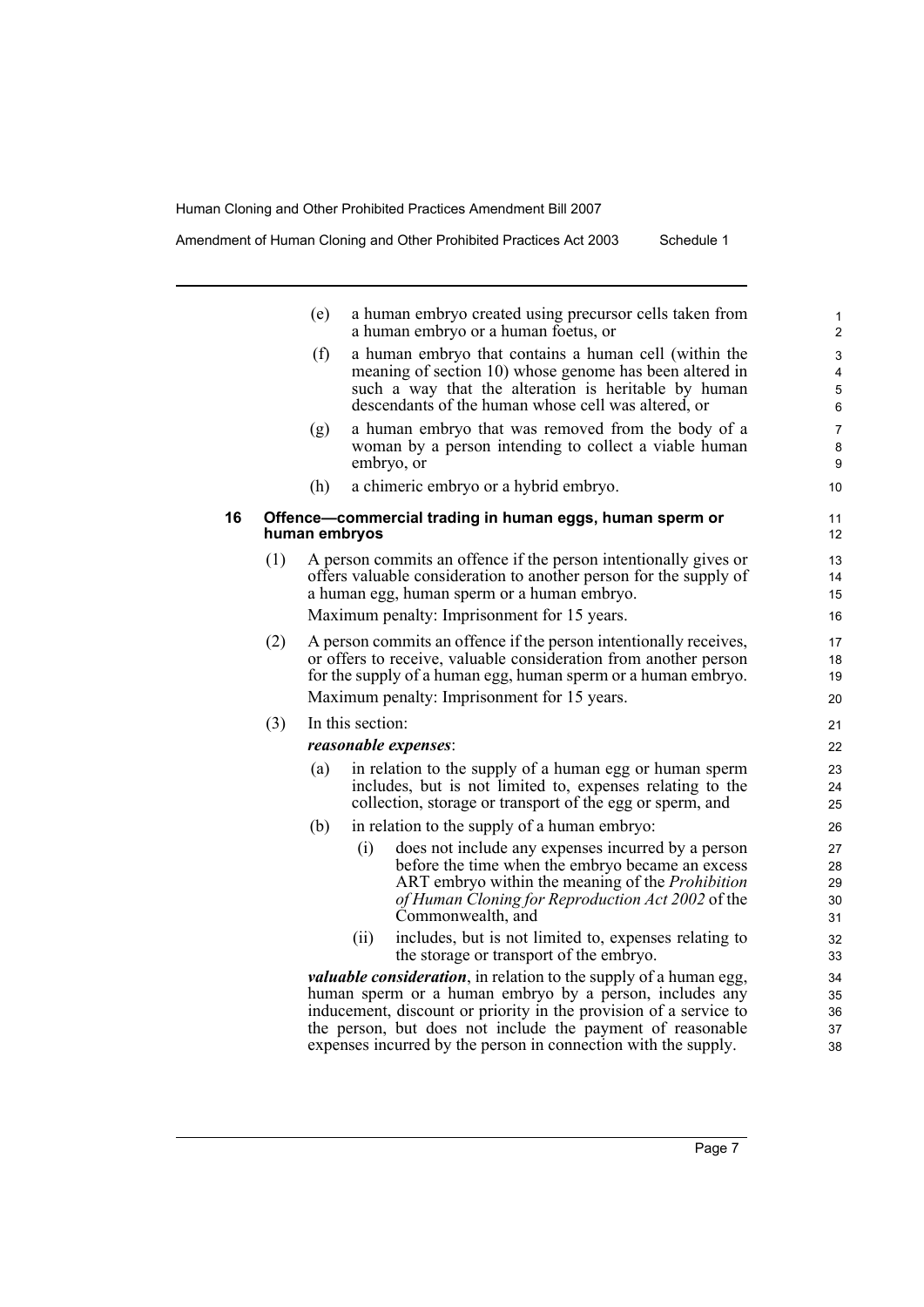31 32 33

34 35 36

Schedule 1 Amendment of Human Cloning and Other Prohibited Practices Act 2003

| <b>Division 2</b> | Practices that are prohibited unless |
|-------------------|--------------------------------------|
|                   | authorised by a licence              |

| 17  | Offence—creating a human embryo other than by fertilisation, or<br>developing such an embryo                 |                                                                                                                                                                               |                      |  |  |
|-----|--------------------------------------------------------------------------------------------------------------|-------------------------------------------------------------------------------------------------------------------------------------------------------------------------------|----------------------|--|--|
|     | A person commits an offence if:                                                                              |                                                                                                                                                                               |                      |  |  |
|     | (a)                                                                                                          | the person intentionally creates a human embryo by a<br>process other than the fertilisation of a human egg by a<br>human sperm, or develops a human embryo so created, and   | 6<br>7<br>8          |  |  |
|     | (b)                                                                                                          | the creation or development of the human embryo by the<br>person is not authorised by a licence.                                                                              | 9<br>10              |  |  |
|     |                                                                                                              | Maximum penalty: Imprisonment for 10 years.                                                                                                                                   | 11                   |  |  |
| 18  | Offence-creating or developing a human embryo containing<br>genetic material provided by more than 2 persons |                                                                                                                                                                               |                      |  |  |
|     | A person commits an offence if:                                                                              |                                                                                                                                                                               |                      |  |  |
|     | (a)                                                                                                          | the person intentionally creates or develops a human<br>embryo by a process other than the fertilisation of a human<br>egg by a human sperm, and                              | 15<br>16<br>17       |  |  |
|     | (b)                                                                                                          | the human embryo contains genetic material provided by<br>more than 2 persons, and                                                                                            | 18<br>19             |  |  |
|     | (c)                                                                                                          | the creation or development of the human embryo by the<br>person is not authorised by a licence.                                                                              | 20<br>21             |  |  |
|     |                                                                                                              | Maximum penalty: Imprisonment for 10 years.                                                                                                                                   | 22                   |  |  |
| 18A |                                                                                                              | Offence-using precursor cells from a human embryo or a human<br>foetus to create a human embryo, or developing such an embryo                                                 | 23<br>24             |  |  |
|     | A person commits an offence if:                                                                              |                                                                                                                                                                               |                      |  |  |
|     | (a)                                                                                                          | the person uses precursor cells taken from a human<br>embryo or a human foetus, intending to create a human<br>embryo, or intentionally develops an embryo so created,<br>and | 26<br>27<br>28<br>29 |  |  |
|     | (b)                                                                                                          | the person engages in activities mentioned in paragraph (a)                                                                                                                   | 30                   |  |  |

(b) the person engages in activities mentioned in paragraph (a) without being authorised by a licence, and the person knows or is reckless as to that fact.

Maximum penalty: Imprisonment for 10 years.

#### **18B Offence—developing a hybrid embryo**

(1) A person commits an offence if the person intentionally creates a hybrid embryo.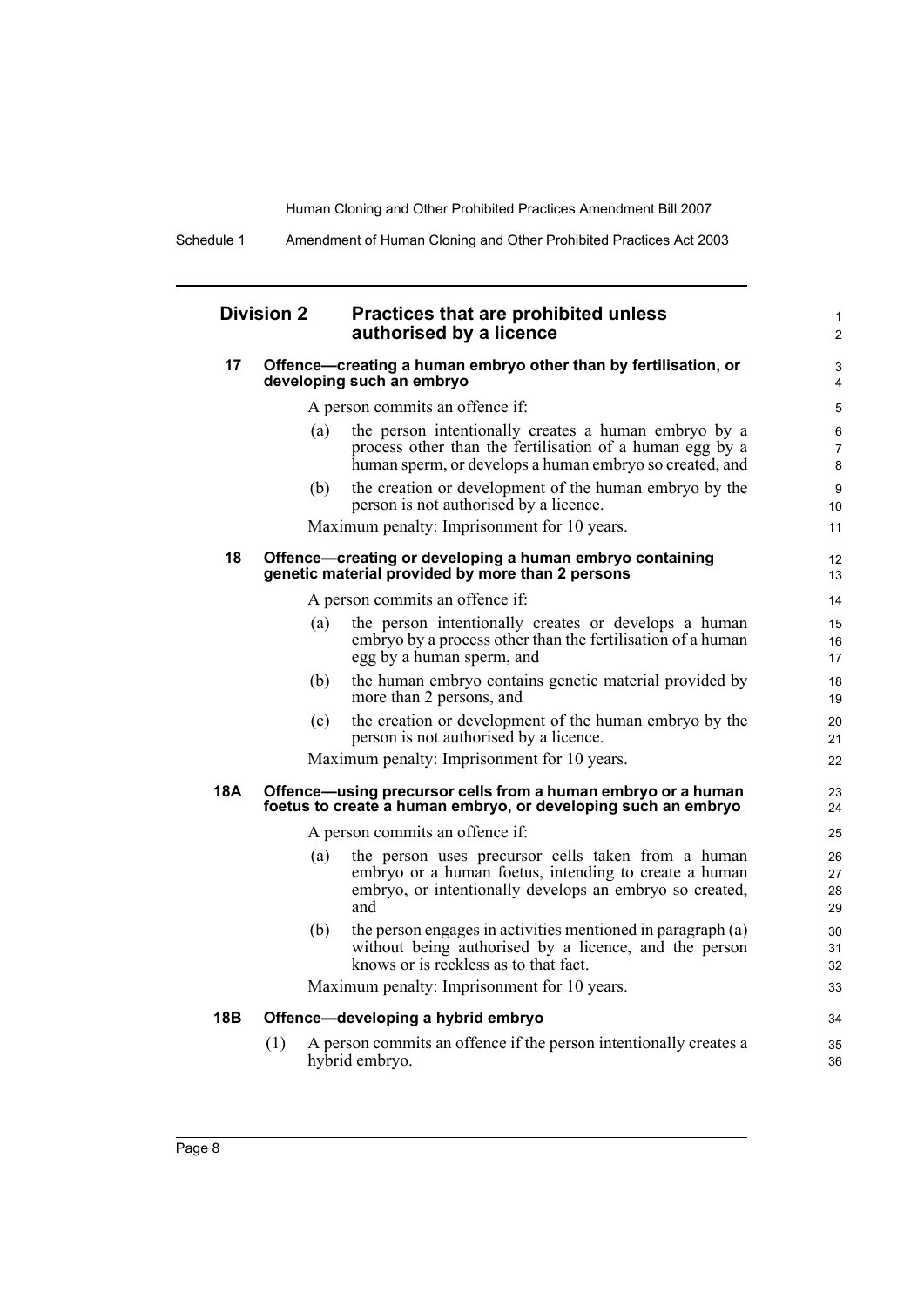Amendment of Human Cloning and Other Prohibited Practices Act 2003 Schedule 1

- (2) A person commits an offence if the person intentionally develops a hybrid embryo.
- (3) A person does not commit an offence against subsection (1) or (2) if the creation or development of the hybrid embryo by the person is authorised by a licence.

Maximum penalty: Imprisonment for 10 years.

#### **[9] Section 19A**

Insert after section 19:

#### **19A Further review of Act**

- (1) The Minister is to further review this Act to determine whether the policy objectives of the Act remain valid and whether the terms of the Act, as amended by the *Human Cloning and Other Prohibited Practices Amendment Act 2007*, remain appropriate for securing those objectives.
- (2) The review is to be undertaken as soon as possible after the period of 3 years from the date of assent to the *Human Cloning and Other Prohibited Practices Amendment Act 2007*.
- (3) A report on the outcome of the review is to be tabled in each House of Parliament within 12 months after the end of the period of 3 years.
- (4) The Minister may undertake the review of this Act at the same time as the review required by section 25A of the *Prohibition of Human Cloning for Reproduction Act 2002* of the Commonwealth, in which case the report on the outcome of the review of this Act is to be tabled in each House of Parliament as soon as practicable after the Minister has completed the review.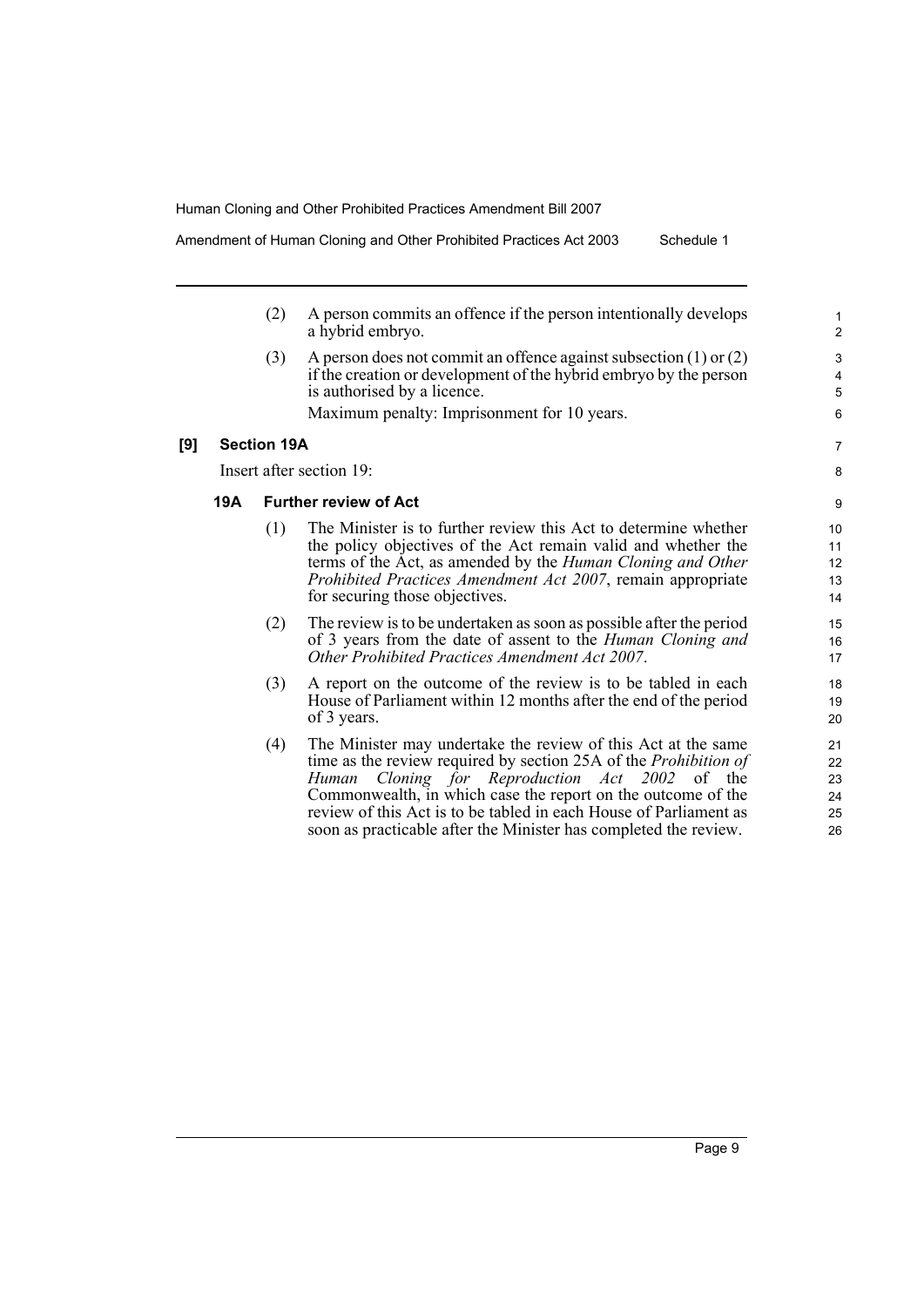1 2 3

30

Schedule 2 Amendment of Research Involving Human Embryos (New South Wales) Act 2003

### <span id="page-17-0"></span>**Schedule 2 Amendment of Research Involving Human Embryos (New South Wales) Act 2003**

(Section 4) **[1] Section 3 Object of Act** Insert "or by other means" after "technology" in section 3 (1). **[2] Section 6 Modification of Commonwealth embryo laws** Omit "*Prohibition of Human Cloning Act 2002*" from section 6 (1). Insert instead "*Prohibition of Human Cloning for Reproduction Act 2002*". **[3] Section 6 (1)** Omit "*Human Cloning and Other Prohibited Practices Act 2003*". Insert instead "*Human Cloning for Reproduction and Other Prohibited Practices Act 2003*". **[4] Section 23** Insert after section 22: **23 Further review of Act** (1) The Minister is to further review this Act to determine whether the policy objectives of the Act remain valid and whether the terms of the *Research Involving Human Embryos Act 2002* of the Commonwealth, as applied in this State by this Act and amended by the *Prohibition of Human Cloning for Reproduction and the Regulation of Human Embryo Research Amendment Act 2006* of the Commonwealth, remain appropriate for securing those objectives. (2) The review is to be undertaken as soon as possible after the period of 3 years from the date of assent to the *Human Cloning and Other Prohibited Practices Amendment Act 2007*. (3) A report on the outcome of the review is to be tabled in each House of Parliament within 12 months after the end of the period 4 5 6 7 8 9 10 11 12 13 14 15 16 17 18 19 20 21 22 23 24 25 26 27 28 29

of 3 years.